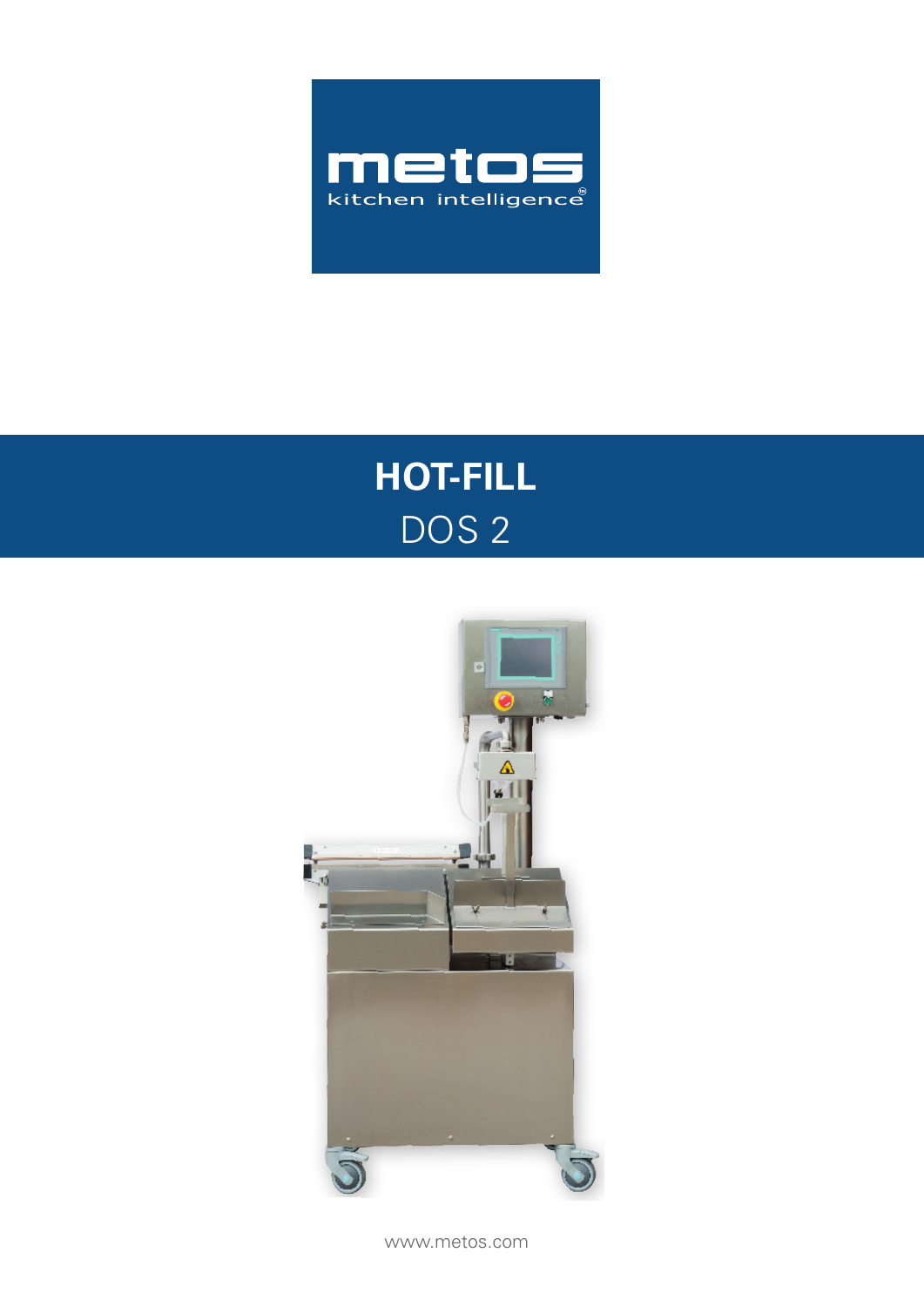

The **HOT-FILL DOS 2** ensures quick and precise dispensing of liquid food products. Soups, sauces and mashed potatoes are filled into bags and containers effortlessly. The built-in scale ensures that weighing of the product happens in one and the same workflow saving time in the kitchen. Changing the filling process from bags to containers only takes a few moments. Simply remove the bag holder, fit the roller track and the HOT- FILL DOS 2 is ready.

The HOT- FILL DOS 2 makes the work station safer. The machine ensures a proper working position, protecting the operator from straining shoulders and wrists. This reduces inconveniences and prevents injuries.

The HOT- FILL DOS 2 is mounted on swivel wheels allowing for the workstation to be moved to the most convenient spot.

Dispensing food with HOT- FILL DOS 2 minimizes the risk of scalding since the machine hand-



les the food. Operating the machine is managed via a modern colour touch-screen display with a user-friendly interface.

Cleaning the HOT- FILL DOS 2 is done by the builtin semi-automatic CIP system. Here all internal pipes, tubes and valves are cleaned. All loose parts are dishwasher safe.

HOT- FILL DOS 2 is delivered according to your specific needs or requirements.

#### **Main features:**

- 
- 
- 
- and stability
- Minimized risk of scalding
- Increased workplace safety
-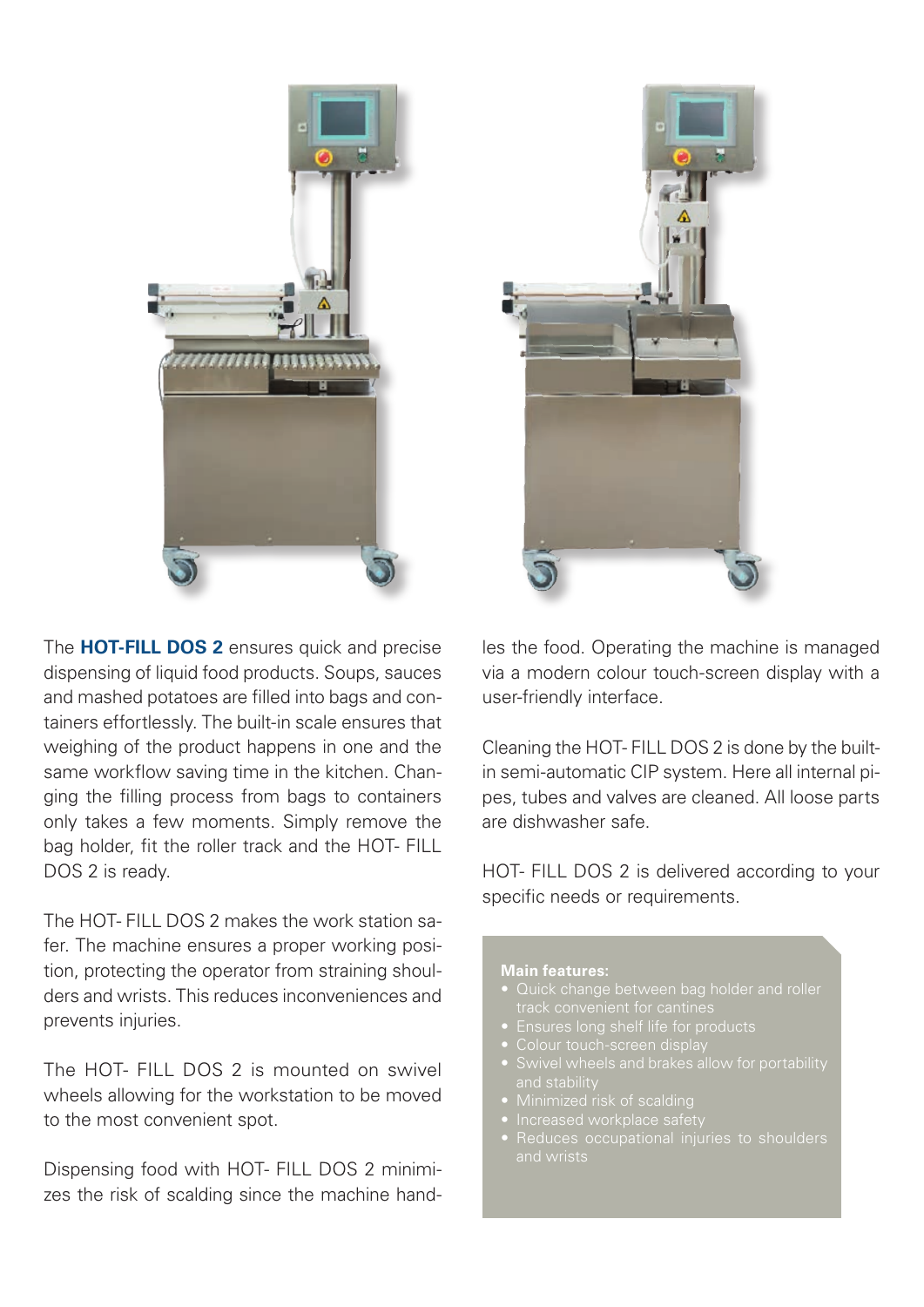## HOT- FILL DOS 2 is delivered according to your specific needs or requirements



#### **Better dispensing:**

- • Dispenses puddings, fruit desserts, soups,
- dispensed portions
- 
- 
- 
- 
- Particle size up to 30 mm depending on



#### **The process step by step:**

- The suction tube is fitted to the kettle
- The desired quantity per bag is entered on  $\bullet$ the touch screen
- Press Go
- ◆ HOT-FILL DOS 2 sucks the product from the kettle dispensing the desired quantity into bags or containers
- When production is finished a CIP cleaning system (optional) can be fitted to the HOT-FILL DOS 2 by adjusting the CIP tubes
- The CIP system cleans tubes, pipes and valves
- $\blacklozenge$  The fully automated cleaning system applies detergent and disinfectant automatically